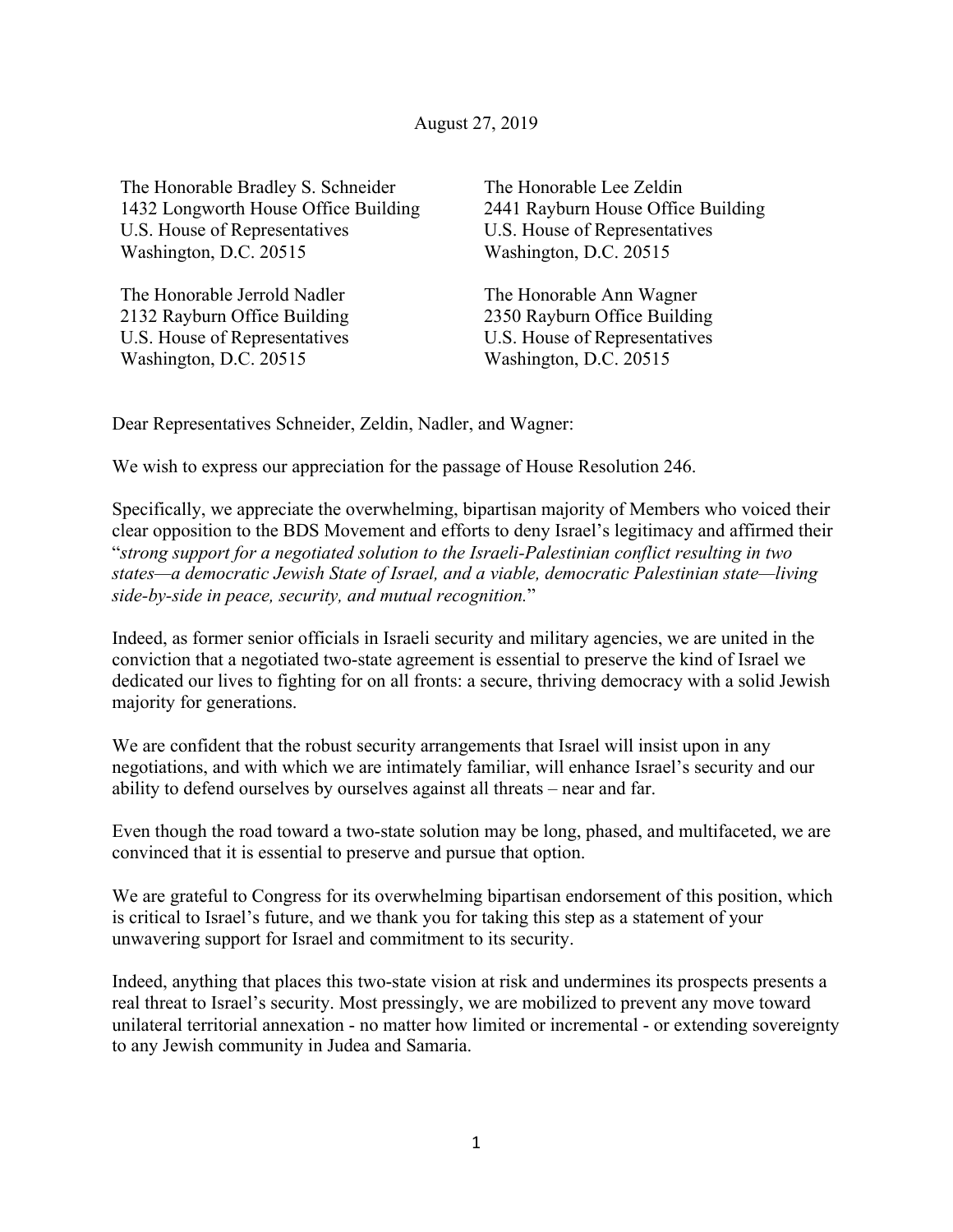We firmly endorse the traditional Israeli negotiating position that in the context of territorial swaps, major settlement blocs and East Jerusalem Jewish neighborhoods will be included as a part of Israel in a permanent status agreement. However, Israel's security and wellbeing mandate avoiding such steps outside of the context of a negotiated agreement with the Palestinians. Any unilateral annexation of territory or extension of sovereignty to the West Bank will put Israel's security and safety along with the well-being of its citizens at risk.

A unilateral annexation risks depriving the Palestinian Authority of any remaining legitimacy for sustaining security coordination with our forces. Should security coordination collapse, the resulting security vacuum will be filled by hostile forces and terrorist activity, with radical, militant groups, including Hamas, best positioned to take over the West Bank. To preempt that, the IDF might have no choice but to reoccupy the entire area, with Israel running the lives and funding the needs of millions of Palestinians with no exit strategy.

We look forward to future bipartisan congressional initiatives that explicitly identify annexation as a threat to Israel's security, and Jewish and democratic future. As Israelis hold Congress in the highest regard, your words and deeds in support of the two-state solution and opposition to initiatives that thwart separation from the Palestinians in favor of unilaterally annexing the West Bank are uniquely important.

Thank you for your continued support of the U.S.-Israel strategic partnership and Israel's fundamental security.

Sincerely,

## **Uzi Arad**

*Former Mossad Intelligence Division Head Former Foreign Policy Adviser to Prime Minister Netanyahu Former Head of National Security Council under Prime Minister Netanyahu*

## **Col. (Ret.) Shaul Arieli**

*Former Gaza Brigade Commander Former Head of Peace Negotiations Administration under Prime Ministers Rabin, Peres and Barak*

## **Admiral (Ret.) Ami Ayalon**

*Former Head of Shin Bet Former Commander in Chief of the Israeli Navy*

## **Maj. Gen. (Ret.) David (Dudu) Ben Bassat**

*Former Commander in Chief of the Israeli Navy*

#### **Brig. Gen. (Ret.) Ehud (Udi) Dekel**

*Former Head of IDF Strategic Planning Division Former Lead Peace Negotiator under Prime Minister Olmert*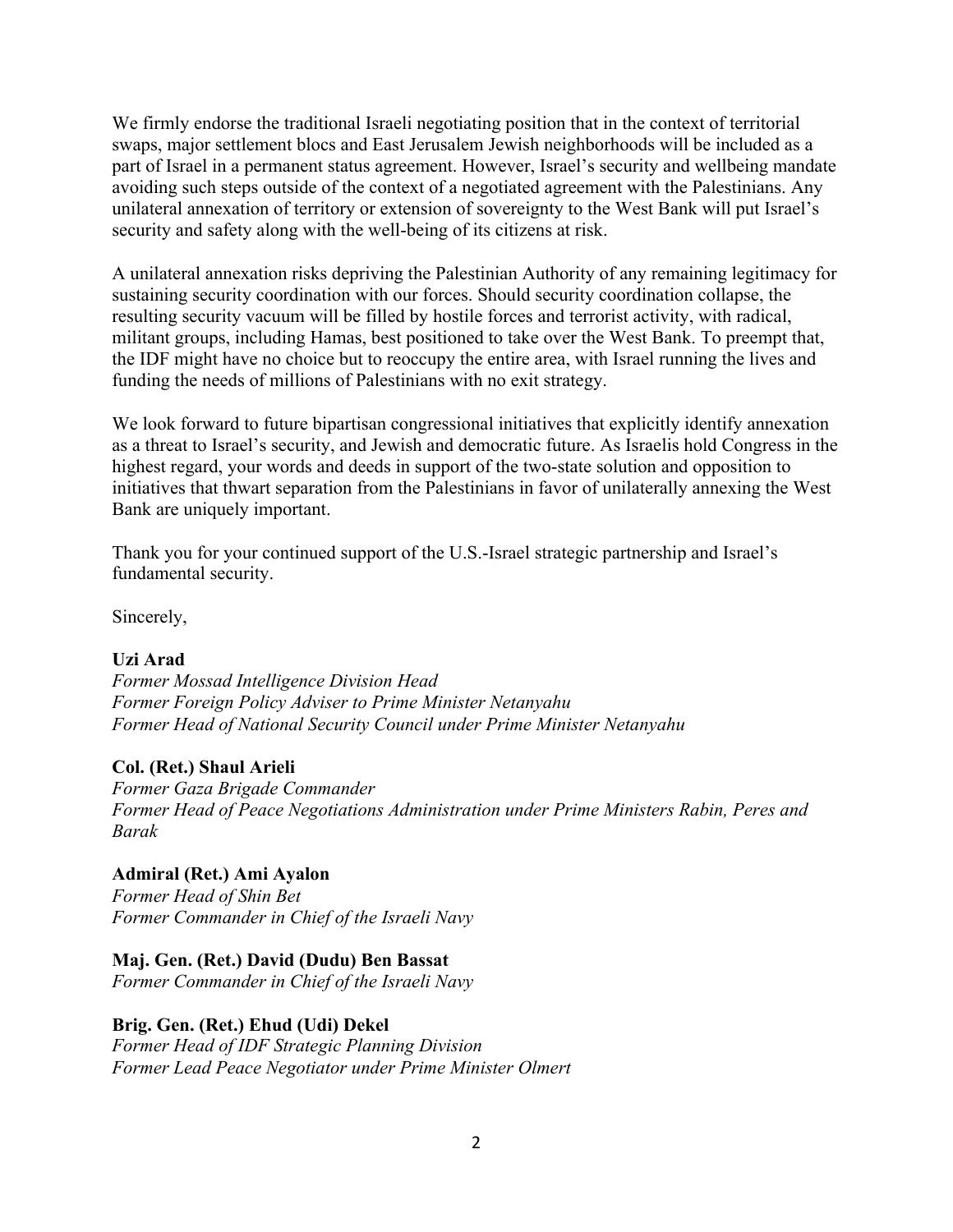**Eran Etzion**

*Former Deputy National Security Adviser under Prime Ministers Sharon and Olmert* 

**David (Chuck) Freilich** *Former Deputy National Security Adviser under Prime Minister Sharon*

# **Maj. Gen. (Ret.) Shlomo Gazit**

*Former Head of Military Intelligence Former Coordinator of Government Activity in the Territories (COGAT) [Previously titled Inter-Ministerial GM Committee]*

## **Brig. Gen. (Ret.) Michael (Mike) Herzog**

*Former Head of the Strategic Planning Division Former Military Secretary to Ministers of Defense Former Special Emissary for Peace Negotiations under Prime Minister Netanyahu*

#### **Brig. Gen. (Ret.) Giora Inbar**

*Former Commander of the Givati Brigade Former Commander of the Shaldag Special Forces*

**Rolly Gueron** *Former Mossad Intelligence Division Head*

## **Brig. Gen. (Ret.) Ruth Malki Yaron**

*Former IDF Spokesperson*

## **Maj. Gen. (Ret.) Amram Mitzna**

*Former Commander of Central Command Former Head of Planning Division*

#### **Maj. Gen. (Ret.) Avi Mizrachi**

*Former Commander of Central Command Former Chief of Ground Forces*

#### **Ilan Mizrahi**

*Former Mossad Deputy Director Former Head of National Security Council under Prime Minister Olmert*

#### **Lt. Col. (Ret.) Orna Mizrahi**

*Former Deputy National Security Adviser under Prime Minister Netanyahu*

## **Brig. Gen. (Ret.) Israela Oron**

*Former Head of the Women's Corps Former Deputy National Security Adviser under Prime Ministers Barak and Sharon*